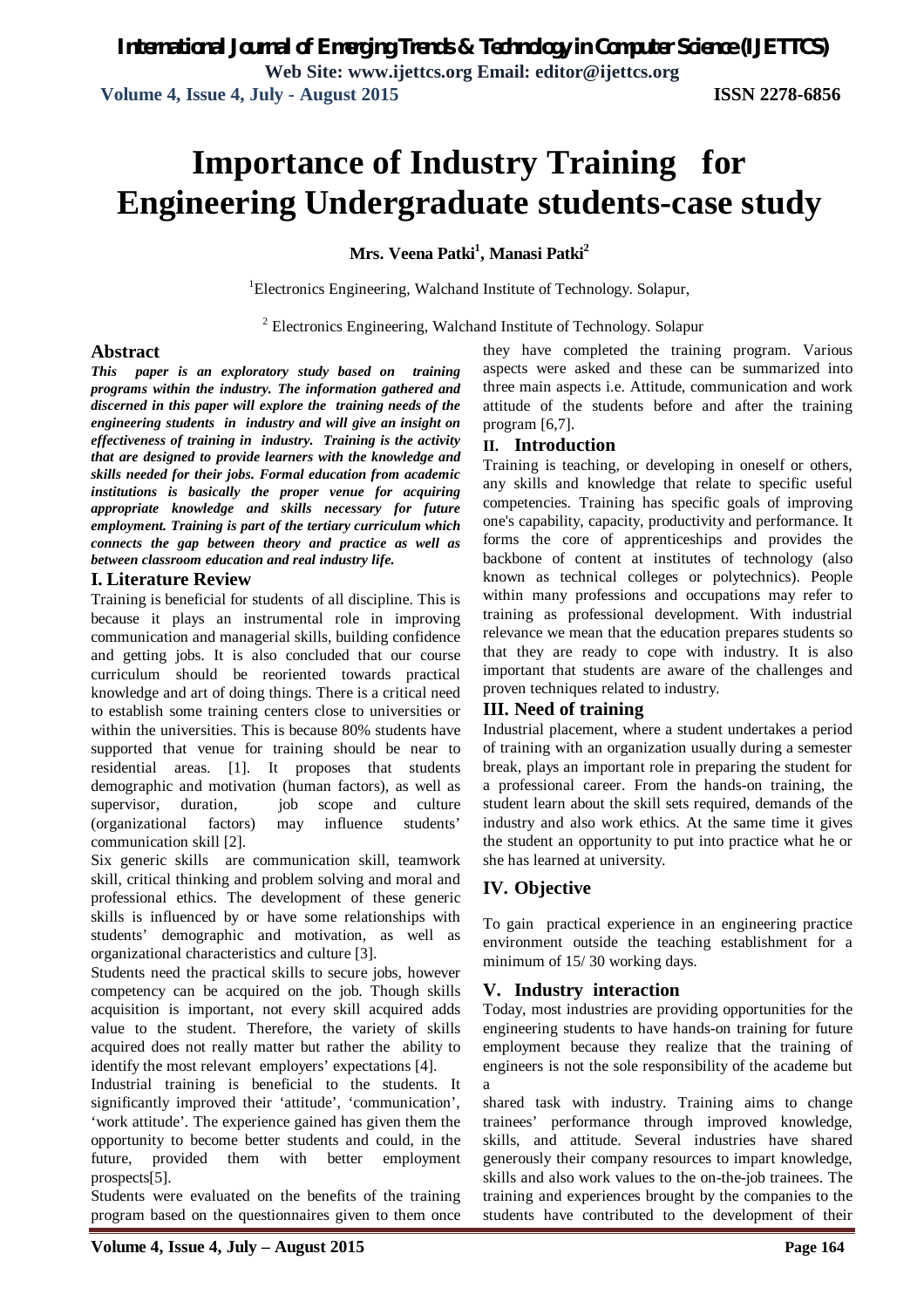# *International Journal of Emerging Trends & Technology in Computer Science (IJETTCS)* **Web Site: www.ijettcs.org Email: editor@ijettcs.org**

# **Volume 4, Issue 4, July - August 2015 ISSN 2278-6856**

attributes to become true engineers and professionals in the real work environment. Among all potential interactive linkages, companies can directly cooperate with or acquire research results from academic institutions, financially support academic research, and hire students, graduates, and researchers etc. to enrich their innovation capabilities. This study determined the students' academic performance.

#### **VI. Role of Industry in Student Success**

Most of the Electronics Engineering students conducted their Training in Telecommunication Service Providers and Semiconductor companies. These types of companies that provide communication services are also best training grounds with facilities and work environment that are good sources of information related to electronics. They could also provide enough skills and experiences in handling problems related to their fields of specialization. Electronics manufacturing industries provide the knowledge and students in terms of their company operations, processes and other related activities to electronics and communication technologies. The students were trained to operate large machines used to manufacture components designed for certain electronic gadgets and devices.

Hardware and Software distributors and Software/ Information Technology Solution Providers were also types of companies where most Computer Engineering students conducted their Training. They were given the chance to know the flow and process of handling the business of product distribution and providing software solutions to the clients. The operation of these establishments provides entrepreneurial skills to the students on how to deal with the customers and also learning the marketing aspects of Computer and Information Technology.

Mechanical and Industrial Engineering students had chosen to work at Power Generation and Energy Related Business, Milling Industries and Steel Fabrication. These companies offered products or services most related to Mechanical and Industrial processes. Results show that majority of the students have chosen the right companies to become their training grounds during training. The industry exposure enhances the undergraduate's work life through added enthusiasm and commitment; provides a lifelong learning experience is an opportunity to engage with the profession to which they aspire in a realistic work environment; appreciate and understand the practical application of their academic program; work with professional mentors and to begin to build networks within their profession. So, even before the student graduates he or she is trained to be job-ready, thus increasing the student's employment prospects.

While the student will have much to gain from industrial placement, the same is also true for organizations which have such training programs in place. These programs can be of mutual benefit for employers because they may benefit from the quality of support, fresh ideas and energy that the student brings into the work environment.

Moreover, participating in training programs allows the staffs of an organization to develop leadership and mentoring skills , create exposure for the company, bring new perspectives and fresh ideas into the work environment. It is also a convenient pathway for the company to recruit human resource as some absorb trainees into their workforce after they graduate. Through the Industrial Training, students will be able:-

- To apply engineering knowledge learned in classroom environment in real industrial situations
- To expose to professional engineering practices in the industries
- To understand the role and responsibilities as well as code of ethics that engineers should uphold
- To develop awareness about general workplace behaviors and build interpersonal skills
- To prepare professional work records and reports.
- To build rapport and network with future employers to increase employability

#### **VII. Research Methodology**

The research was conducted after the students have completed their training. A total of 60 students were involved from the four different departments. The data collection was carried out using a set of questionnaires. The evaluation was set on 4-point. In order to simplify the report, answers are grouped together as 'Yes', ''No'. The questionnaires contains :

- Place of training
- Students' perception on 'attitude', 'Motivation' and 'skill' aspect after
- undergoing industrial training
- Improvement in communication skill
- Students' perception on advantages of
- industrial training

### **VIII. Result and Analysis**

#### **1. Place of Training**

46% students have supported the fact that the place for industrial training should be nearer to the residential area as shown in fig. 1 . It shows that now a day's students are ready to go anywhere to learn technical things. And if we consider girl students they are also ready to go anywhere. Greater than 50% students want the place of training should not be near to home. Means the students approach towards training is changing.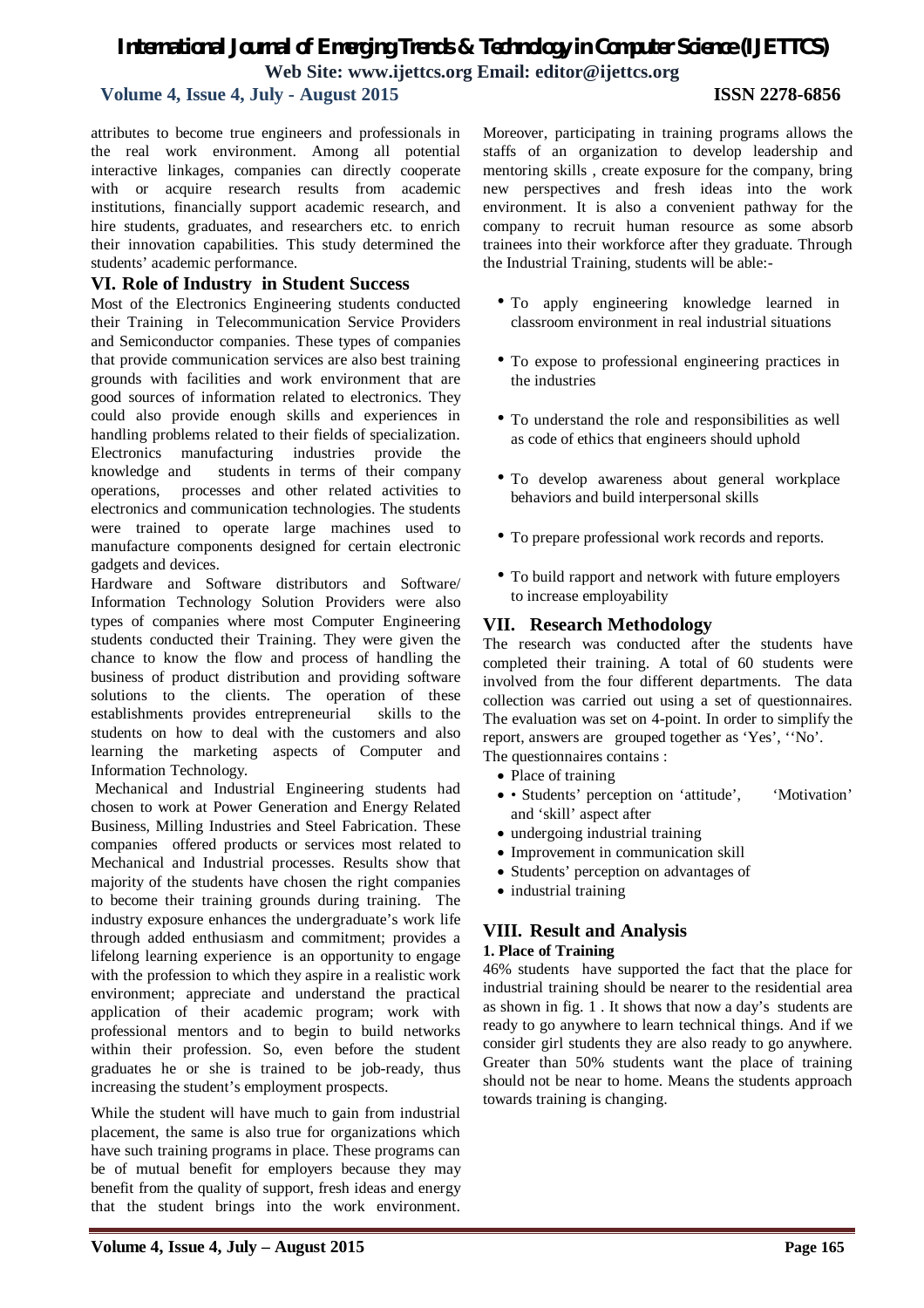# *International Journal of Emerging Trends & Technology in Computer Science (IJETTCS)* **Web Site: www.ijettcs.org Email: editor@ijettcs.org Volume 4, Issue 4, July - August 2015 ISSN 2278-6856**



**2. Communication skill**

From the survey results, it has been found that 73% students do not agree with the fact that training plays an important role in enhancing communication skills while 27% students do agree with this fact as shown in fig. 2. But the authors also personally feel that with the help of such training students can improve and enhance their communication skill after completing the training and will gain confidence at work.



#### **Fig. 2. 3. Motivation, Attitude and Skill**

Students are accepting that training provides proper knowledge and job skills as shown in fig. 3. This work has found that such training programs give great combination of practical as well as theory knowledge of technologies. These days it is very tough to get a good job and to survive in the corporate world without strong technical knowledge of their respective technical domain. Moreover, there is nothing special in the syllabus of engineering which can enhance technical knowledge of students. The first requirement of most companies nowadays is that the candidate should be technically sound so that he can easily understand the technology quickly and start working as soon as possible. It is also suggested that special doubt sessions should be arranged for shooting out the doubt of students, so that they can feel confident in their work.



Fig. 3.

#### **4. Training advantage**

All most 90% Students have a strong opinion that the industrial training is advantageous for them, as indicated in Fig. 4. In authors' opinion, industrial training can help in reforming and grooming students in their profession and can produce better engineers. It is suggested that colleges should take keen interest in arranging such trainings in industries. So that students will get a better chance to work in a market oriented professional environment compared to their college laboratory.



#### **Fig. 4.**

### **XI. Conclusion**

To practically implement the issues raised above, these following steps should be taken into account:

- 1.Faculty Training with Modern industry on short term basis should be organized.
- 2. 2.Training schedule in all the Engineering colleges should be maintained.
- 3. 3.. Engineering colleges should develop a small workshops to develop the skills for students and also for faculty.

All respondents understand that training is beneficial for students of all discipline. This is because it plays an instrumental role in improving communication skills, building confidence and getting jobs. It is also concluded that our course curriculum should be reoriented towards practical knowledge and art of doing things. This paper also suggests the methodology for increasing significant percentage of practical/workshop which is necessary before training for students.

### **REFERENCES**

- [1] [1] Salma Shaheen , Sultana Khatoon STIndustrial Importance of Industrial Training for Engineering Girl students, International Journal of scientific research, Volume 2, Issue 2, Feb 2013,ISSN NO 2277, - 8179Iue : 2
- [2] Shazaitul Azreen Rodzalan , Maisarah Mohamed Saat , The effects of human and organizational factors on students' communication skill development, Institute of Interdisciplinary Business Research , MARCH 2013 VOL 4, NO 11
- [3] Ayogyam Alexander, Appienti Ansah William, Jenkins A. Asaah, Abubakari Zakari, The Impact of Students' Industrial Training on their Employability Status after Graduation: Evidence from Kumasi in

**Volume 4, Issue 4, July – August 2015 Page 166**